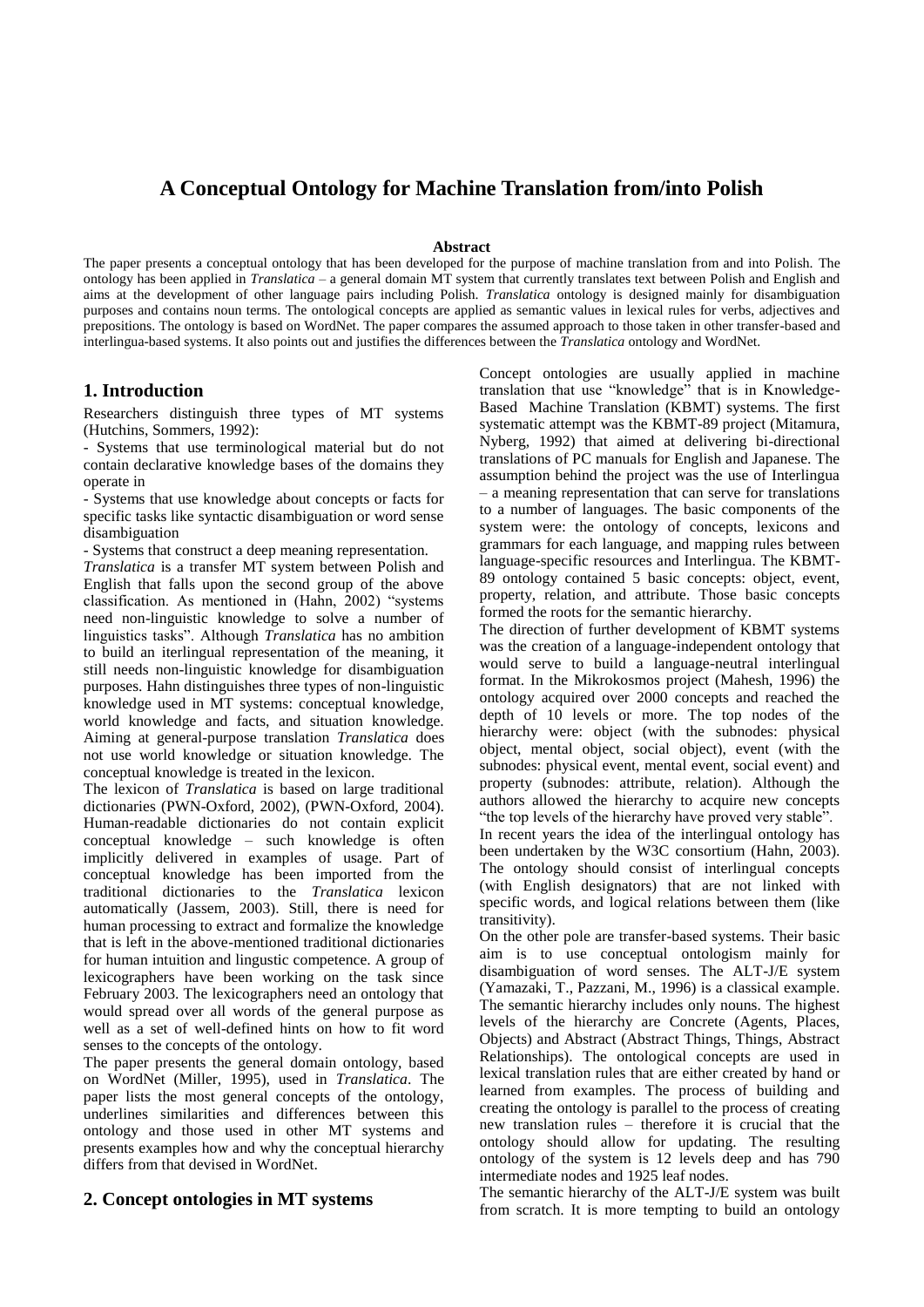basing on an existing resource. In (Rigaud, Agirre, 1995) the authors examined the possibility of creating new ontologies by linking WordNet with bilingual dictionaries. Their experiments showed that this task couldn't be executed fully automatically. The reason is that the word-senses in WordNet and word-senses in bilingual dictionaries coincide only partially.

## **3. Creating** *Translatica* **ontology**

The above review of MT ontologies shows that Interlingua systems (e.g. KBMT-89, Mikrokosmos) attempt to formulate ontologies that include noun, verb and adjective concepts. On the other hand, transfer-based MT systems (e.g. ALT J/E) need noun ontologies only. The concepts from noun ontologies are applied in translation rules for verbs, adjectives (prepositions) for disambiguation purposes.

*Translatica* follows the transfer-based approach. The ontology is created for nouns. Translation rules for other parts of speech apply the ontology and are included in the lexicon.

The *Translatica* lexicon follows the source/target approach. That means, "a word has as many senses as it has translation equivalents" (Baldwin, Hutchinson, Bond, 1999). A word and its translation equivalent will be further referred to as a word-sense.

*Translatica* ontology of noun concepts was created in the following steps:

1) Choosing an existing ontology as the initial resource of conceptual knowledge. WordNet (WN) seemed to be the best choice because of its availability as well as a sufficient density of concepts (in contrast to e.g. the Penman Upper Model (Bateman, 1990) that seemed to be too general for the task).

2) Using WN to assign semantic categories to nouns and noun phrases. Each noun (and noun phrase) was classified to a certain concept: one of its hypernyms according to WN or the noun (the head of the phrase) itself, on the basis of lexicographers' intuition.

3) Using WordNet concepts as semantic values for verb agents and themes. The concepts were chosen on the basis of examples of usage given in traditional dictionaries. For example, if two usages of the same verbsense *break* had the themes: *window* and *glass*  respectively, the lexicographer was supposed to find out the most accurate concept that subsumes both *window* and *glass*. A similar method was chosen for describing adjectives – lexicographers' task was to determine a concept that is modified by an adjective-sense. (Lexicographers' task was facilitated by a program that analyzed agents and themes in the examples against WordNet and provided lists of prompts to choose from).

4) Creating the first ontology on the basis of WordNet. The concepts were selected on simple statistics: those most frequently chosen by lexicographers were extracted from the WN hierarchy and formed the initial *Translatica*  ontology. As a result, the ontology consisted of general concepts that were easy to understand and recognize by lexicographers. At that time *Translatica* ontology followed WN in the definition of the concepts. However, some intermediate nodes had been removed from the WN hierarchy. For example, in WN there exist intermediate nodes between ILLNESS and CONDITION (ILL HEALTH) and between INJURY and CONDITION

(PATHOLOGICAL STATE). In *Translatica* both ILLNESS and INJURY are direct children nodes of CONDITION. We have found out that any sorts of ILL HEALTH or PATHOLOGICAL STATE may be classified either to ILLNESS (INJURY respectively) or CONDITION without any damage for the disambiguation process. The resulting ontology was 9 levels deep. The format of the ontology allowed for adding new nodes and deleting old ones if necessary.

5) Testing translation against the ontology

6) Analysing examples of poor semantic disambiguation. This is discussed in Section 4.

7) Adjusting the WN-based ontology in order to make it fit for machine translation from and into Polish. This is presented in Section 5.

## **4. Analysis of semantic disambiguation**

In order to examine the process of semantic disambiguation on the basis of the designed ontology we analyzed translation of verb phrases and observed how the semantic categories assigned to agents and themes of verbs influence the quality of translation. We found out that poor translations resulted mainly from imprecise mappings of nouns to the concepts in the lexicon. We determined the following reasons of that undesirable state:

- the lack of some useful categories in the devised hierarchy (e.g. we found the need for new categories, eg. CLASH, VIEW)

- mapping of nouns to too broad concepts (a number of nouns were classified as belonging to a general category PSYCHOLOGICAL FEATURE instead of more specific categories)

Organization of the hierarchy that did not help disambiguation of verb agents (e.g. SHOW was subsumed by COMMUNICATION although the sorts of SHOW cannot be said, read or written like other sorts of COMMUNICATION, but they can be organized and attended to like EVENT sorts).

- the imprecise definition of the word-sense as the word and its equivalent in the target language. This resulted in assigning several (and very often distant) semantic categories to word-senses (e.g. the word-sense *headgłowa* was assigned to both BODY PART and PERSON which resulted in an exemplary translation: *My head is aching* into *Moja głowa cierpi* (*My head is suffering*) because the sense of *head* was erroneously chosen as PERSON).

Due to the above problems we decided to re-define and re-organize the existing ontological hierarchy in such a way so that it provides an extensive and efficient semantic classification of nouns, and to re-divide wordsenses in the lexicon so that each sense could be mapped to as small number of semantic categories as possible (desirably one).

#### **5. New concepts and definitions in**  *Translatica* **ontology**

As mentioned above, the *Translatica* ontology originated from WordNet. This section lists and justifies adjustment of the WN noun ontology made for the purpose of machine translation from/into Polish.

#### **5.1. Introduction of new categories**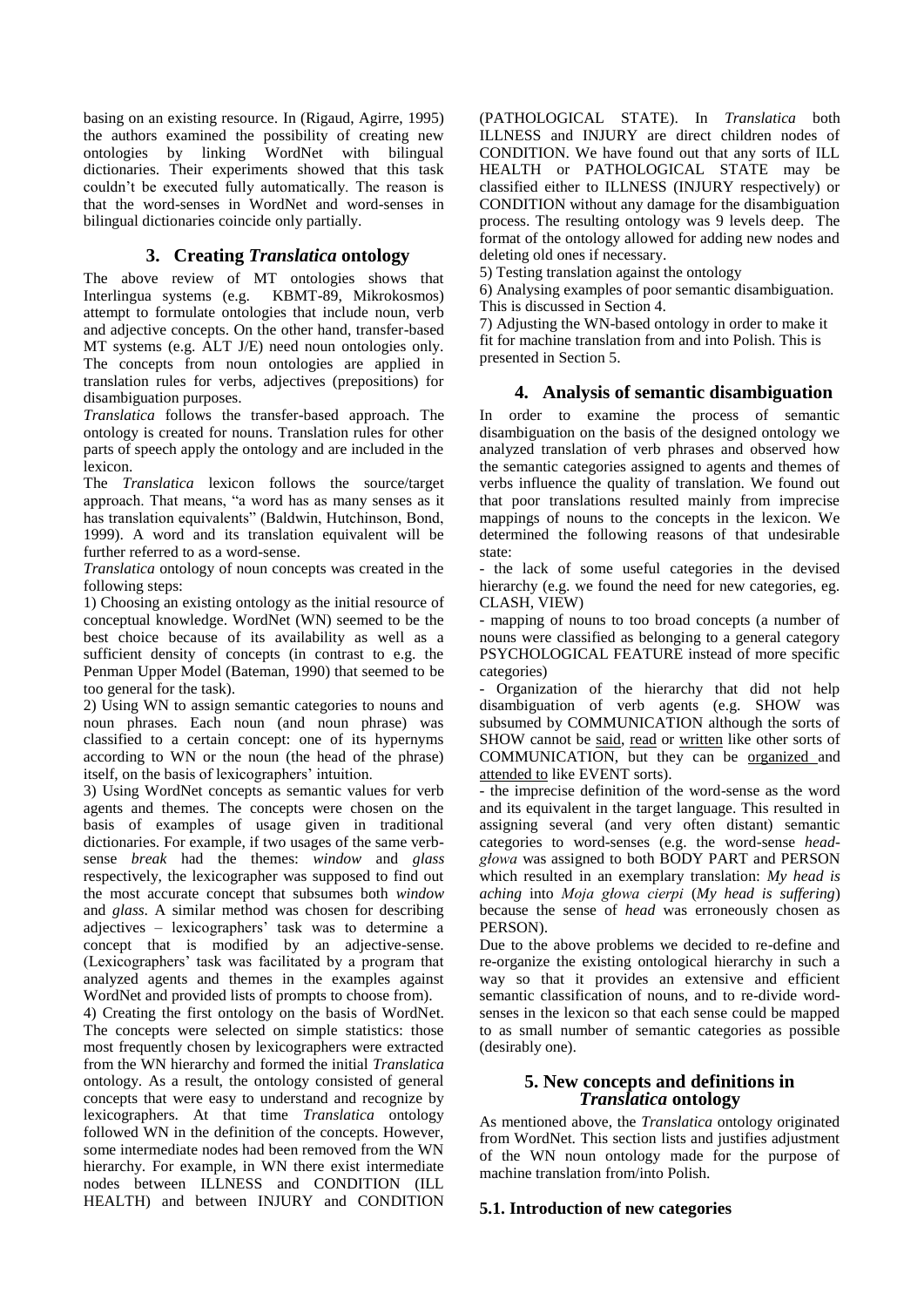1) SOCIAL PHENOMENON category was added as a child node of PHENOMENON. For disambiguation purposes it seems important to distinguish certain sorts of PHENOMENA that affect SOCIAL GROUPs (e.g. society) or ORGANIZATIONs (e.g. market) from other PHENOMENA, either general (inflow, anomaly), or NATURAL (frost, eruption, flame). Unlike any other PHENOMENON, SOCIAL PHENOMENON can exceed a measure or a number, increase, rise or amount to a measure or a number, or drive another SOCIAL PHENOMENON (e.g. inflation). The SOCIAL PHENOMENON category also helps disambiguate meanings of some Polish verbs: przekroczyć is mapped to English exceed if the agent is a sort of a SOCIAL PHENOMENON, and to cross if the agent is PERSON or ANIMAL; the verb ograniczyć should be translated into curb if its theme is a sort of SOCIAL PHENOMENON, otherwise it should be rendered as limit/restrict (or surround, or cut down on).

2) VIEW has been added as a child node of PSYCHOLOGICAL FEATURE and defined as a *way of regarding things, or a personal belief or judgment.* VIEW differs from other PSYCHOLOGICAL FEATURE sorts in that can be propagated (in Polish: krzewione), professed, followed or believed in.

3) CLASH is a new child node of EVENT. One can provoke or fall in a CLASH but not another sort of EVENT. CLASH category also helps to distinguish meanings of some Polish verbs: wywołać translates to provoke if the theme is CLASH, otherwise it is mapped to the English equivalent trigger off or evoke.

## **5.2. Modifications of the hierarchy organization**

1) In the WN hierarchy the top-level concepts (and children nodes of ANY) are: POSSESSION, EVENT, PHENOMENON, STATE, PSYCHOLOGICAL FEATURE, ACT, GROUP, ABSTRACTION and ENTITY. In the organization of the top-level concepts we decided to follow the ALT-J/E system, where ANY divides into CONCRETE (*Translatica:* OBJECT) and ABSTRACT (*Translatica: NONOBJECT*), OBJECT contains *3-dimensional* ontological sorts which one can see, touch, or feel. The children nodes of NONOBJECT are: POSSESSION, EVENT, PHENOMENON, STATE, PSYCHOLOGICAL FEATURE, ACT and ABSTRACTION. NONOBJECTs are known by intuition and reasoning, whereas OBJECTS are known be senses. NON-OBJECTS can be experienced, whereas OBJECTS cannot.

2) In the *Translatica* ontology SHOW (e.g. film, opera, performance, and concert) is-an EVENT rather than COMMUNICATION because one can attend a SHOW, go to it or see it. These verbs are characteristic for having EVENTs as their themes. One cannot attend to, go to or see a MESSAGE (which is a subconcept of COMMUNICATION). Moreover, there is a group of verbs for which SHOW is a typical agent (SHOW may amuse, engross, take off) or theme (one can cast, rehearse SHOW).

3) MONETARY UNIT, a child node of UNIT OF MEASUREMENT in WN is-a POSSESSION in *Translatica* because of the verbs that take both

MONETARY UNIT and POSSESSION as their themes, such as pay, earn, save, invest.

#### **5.3. Removal of categories not useful in MT disambiguation**

QUANTITY has been removed from the Translatica hierarchy because it has a very similar sense to AMOUNT: *How there is of something that you can quantify.* 

MUSICAL COMPOSITION has been deleted because very few nouns in the dictionary have been assigned this sense. The category proved not useful for word sense disambiguation since there is a very similar concept in the hierarchy: MUSIC.

## **5.4. Re-definition of ontological concepts**

The primary aim of the ontology – application in machine translation from/into Polish – caused the need to re-define certain concepts.

The WN definition of ACTION is *something done (usually as opposed to something said)*, ACTIVITY is just *any specific activity.* We suggest to regard ACTION as *something that a person does or causes to happen at a given place and time that is not repeated regularly* (e.g. abortion, depilation, voting, ethnic cleansing)*,* and ACTIVITY as *something that a person does or causes to happen and that extends in time or is repeated regularly*  (e.g. playing, acting, skiing, working, entertainment, censorship)*.* 

Re-definition sometimes results in re-organization of hierarchy of concepts. For example, in the *Translatica*  ontology CRIME and GESTURE are children nodes of ACTION, whereas in WN they are subsumed by ACTIVITY.

SOCIAL RELATION has been defined as a RELATION between PERSONs or SOCIAL GROUPs. (In WN SOCIAL RELATION is a RELATION between LIVING THINGs). Our approach is consistent with that of Mikrokosmos, where the ontology provides a SOCIAL-OBJECT RELATION concept. Characteristic verbs that take SOCIAL RELATION as their theme are: enter into, or form (e.g. fraternity). SOCIAL RELATION can be established or broken. This category also helps distinguish meanings of some Polish verbs: zawrzeć translates into make if the object is a sort of SOCIAL RELATION, otherwise it is mapped to the English equivalent contain or conclude.

Table 1. visualizes some of the differences between the semantic hierarchies in WordNet and Translatica: the left column contains an excerpt of the WN ontology, the right column presents the tree of corresponding *Translatica*  concepts.

## **6. Conclusions**

*Translatica* ontology consists of 130 non-leaf concepts. The leafs of the ontology are noun-senses (words or phrases) extracted form traditional dictionaries (PWN-Oxford 2002), (PWN-Oxford, 2004). The ontology is designed for disambiguation purposes (rather than knowledge representation) in MT systems from/into Polish. The density of the ontology is a compromise between the need for accurateness of translation (that calls for great density) and domain generality (in order to develop lexical rules for the general domain lexicon in a